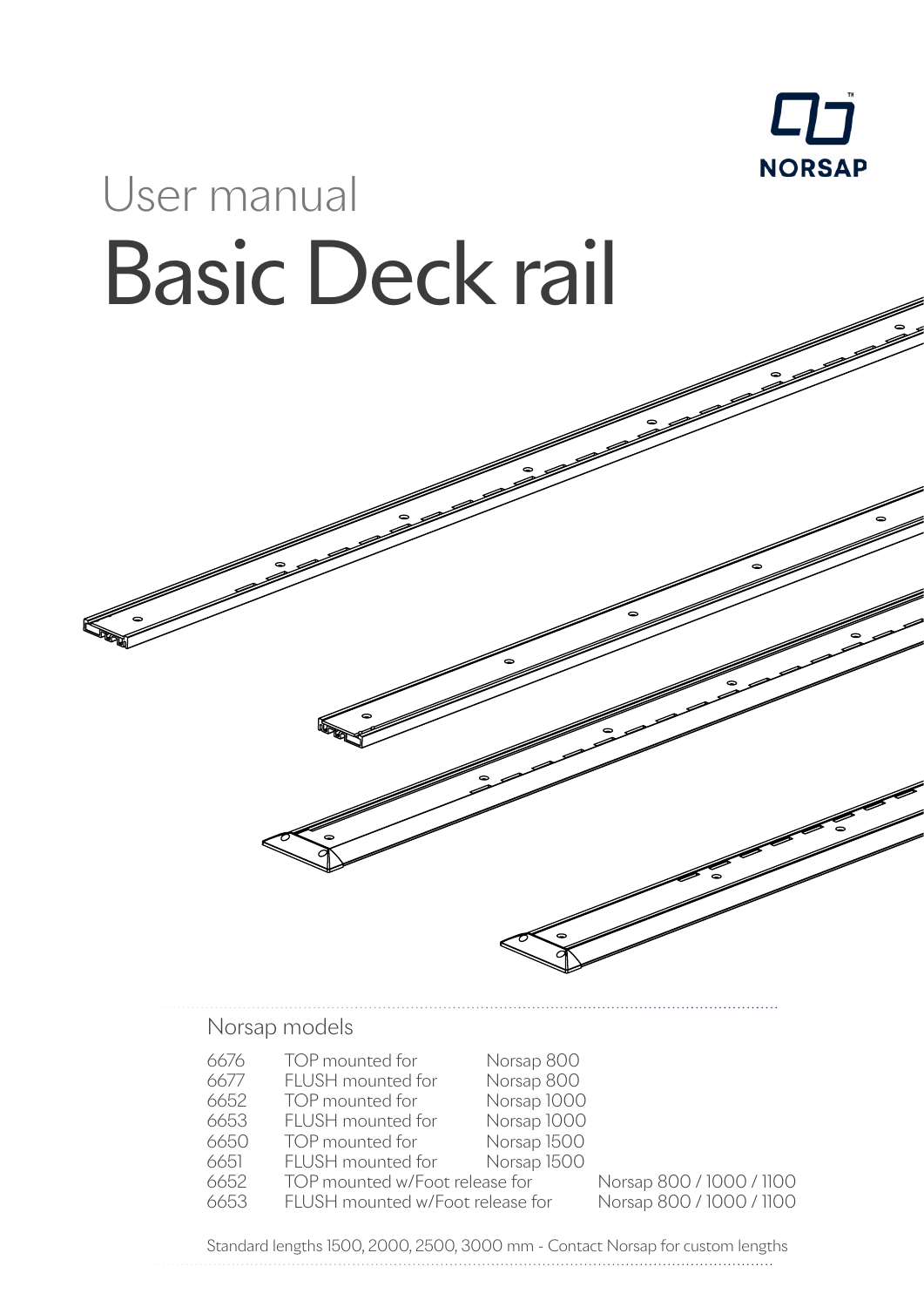# STANDARD RAILS

Norsap basic deck rail is a surface mounted deck rail with low height and elegant design that gives credit to the existing deck. Produced in high quality aluminium and stainless steel.

The BASIC RAIL is a manual operated rail with a release handle, to intergrate or mount on your Norsap chair.

Depending on the chair model, the release handle can be intergrated in the armrest, swivel or a bolt on release handle on the chair. The release handle has two positions, locked or free, to position the chair and wagon in the most comfortable working position.

### **SAFFTY**

Be sure to keep hands and fingers out of moving parts and areas when operating the product.

## CARE AND MAINTENANCE

We do not stand liable if alterations are made by cutting or disassembling the deck rails beyond that described here; Any such work will be done at your own risk. Do not apply grease in the wheel tracks. Grease will attract dust and other contaminants.

To ensure the deck rail operates at optimal function, the track needs to be cleaned and free from dirt and foreign objects. This is best avoided by vacuuming the rails on a regular basis prefferably with a flat nozzle in the tracks of the wagon.

Occasional cleaning should be done with a reputable brand following the manufacturer's instructions.

#### FLANGE MODIFICATION NECESSARY FOR THE 800 CHAIR

The Norsap 800 chairs columns is too small to have the release wire for the deck rail concealed within the column. To be able to mount the Norsap 800 chair on a Basic Deck Rail, the flange needs to be modified.

70mm from the center of the flange towards the side where the wagons release cable goes, drill a Ø8mm hole for the release wire insertion.

**E-mail**





**Telephone**  +47 38 18 52 00 **Web**

sale@norsap.com [NORSAP.COM](http://norsap.com)

# INTRODUCTION

Norsap is the recognized leader in the design and production of helmsman and operator seats for the maritime market.

This manual will help you make the most out of your Norsap product.

If you have any questions regarding your Norsap product, please contact our head office for further assistance.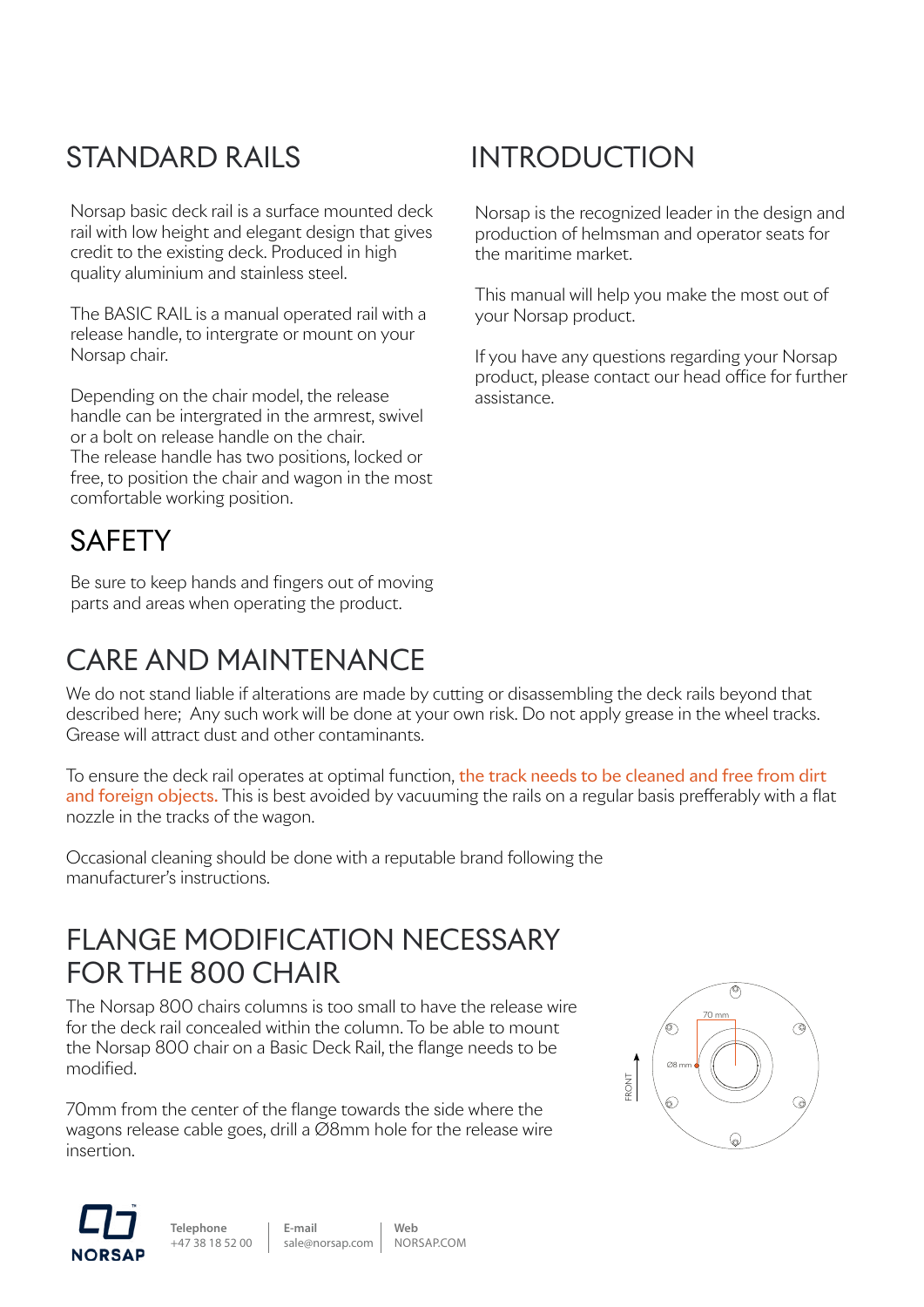#### INSTALLATION BASIC RAILS

The deck rail assembly must be mounted on a flat and even surface to install the Deck Rail securely. If it is not, the two rails may not be perfectly parallel with each other and the chair may not slide smoothly or it may become jammed and may not slide at all. The assembly area and sliding tracks must be free from scraps of metal or other items during installation.

The mounting holes must be parallel with a distance of 367 +/-0.5 mm, this is standard for all lengths.



(1) Mount the rail with the locking tracks first at desired place. This is your LEFT rail facing forward.

(2) When the rail is mounted, place the plain rail parallel besides it, and slide the wagon on both rails.

(3) Place the wagon to the one end of the mounted rail, and the mounting template on the other end, and make sure the loose rail is parallel with the end of the mounted rail.

(4) Make sure the distance is 367mm +/- 0,5mm between the mounting holes - and that the wagon is not too tight nor too loose so that it travels firmly. Mount one screw at the current end of the rail.

(5) Move the wagon to the other side, check for firm function and mount the second screw.

#### Test the rails function before mounting the rest of the screws.

This procedure ensures that the deck rail will function optimally and without any loose play.



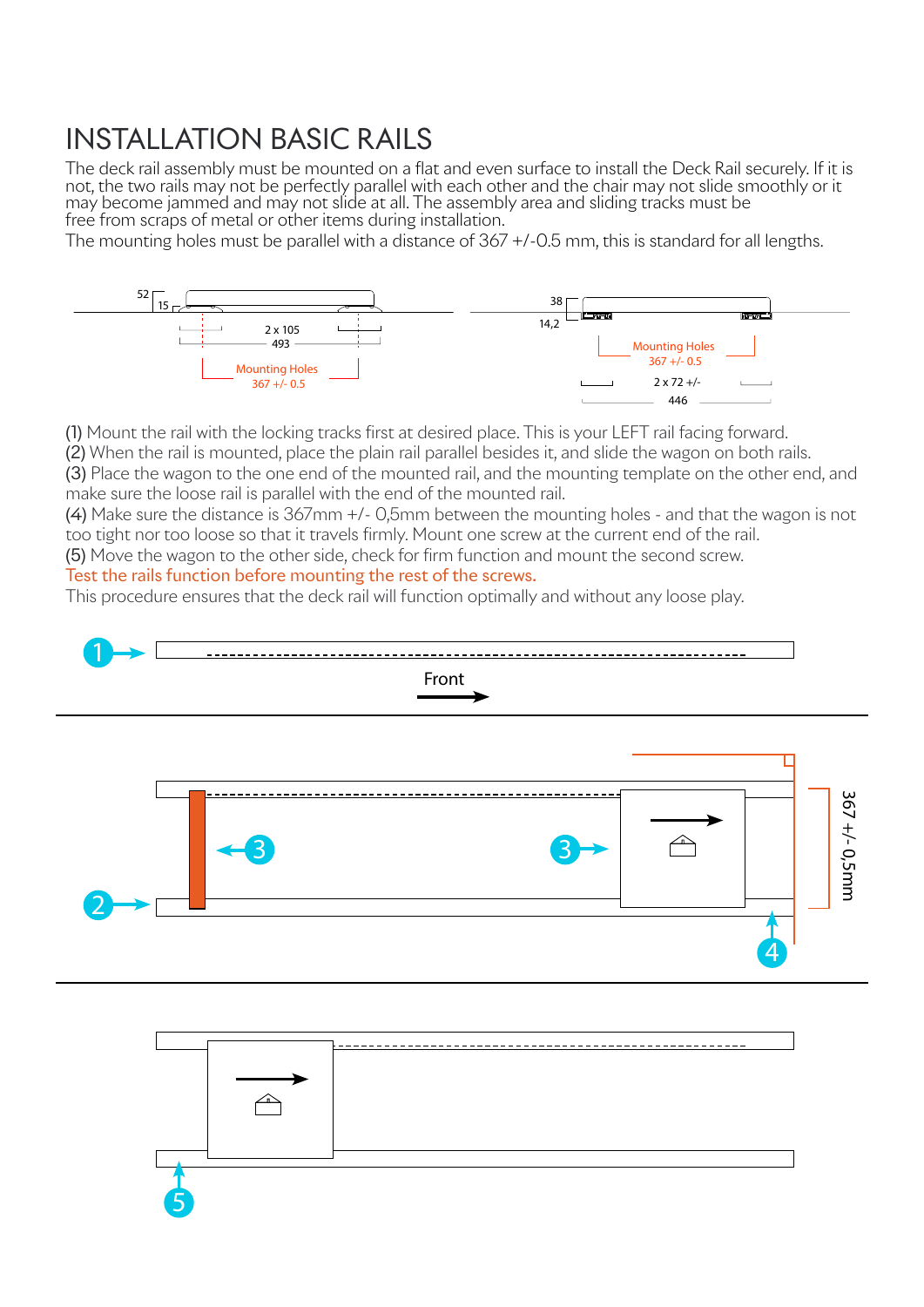### RELEASE UNIT FOR LOCKABLE WAGON

The deck rail has one type of release handle which can be directly mounted on the

Norsap 800, 1000 and 1500 chair series. On Norsap 1100 chair series the release handle is mounted on bracket - P13470 and onto the rotation module under the chair top. Norsap 1600 and 1800 uses bracket - A2826 to replace the cable covers on either side of the chair top, the release handle can be oriented in two different positions.